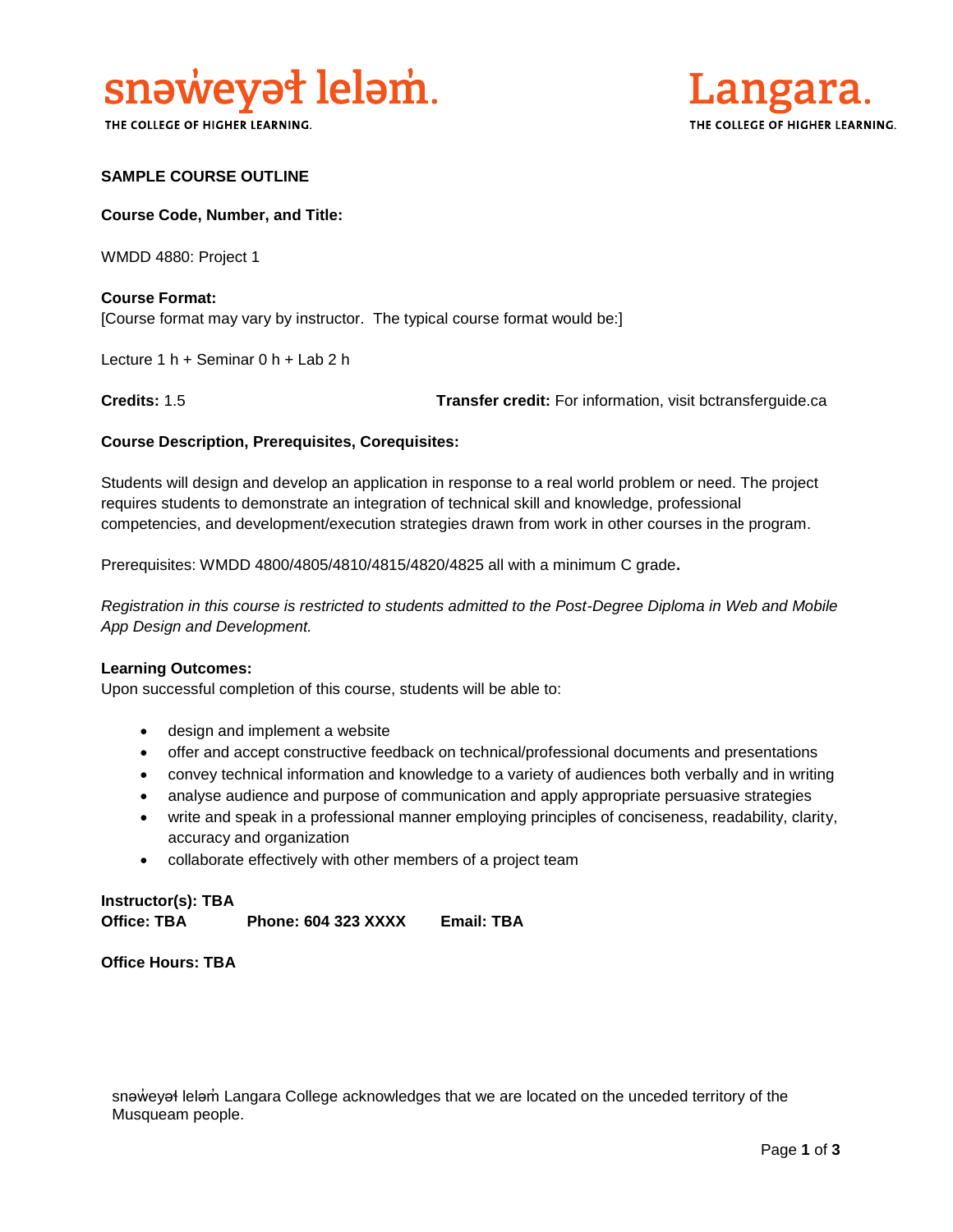# snaweyat lelam.

THE COLLEGE OF HIGHER LEARNING.



## **Textbook and Course Materials:**

[Textbook selection may vary by instructor. An example of texts and course materials for this course might be:}

Brian Fitzpatrick, Ben Collins-Sussman. "Team Geek: A Software Developer's Guide to working well with others". California. 2012.

Note: *This course may use an electronic (online) instructional resource that is located outside of Canada*  for mandatory graded class work. You may be required to enter personal information, such as your name *and email address, to log in to this resource. This means that your personal information could be stored on servers located outside of Canada and may be accessed by U.S. authorities, subject to federal laws. Where possible, you may log in with an email pseudonym as long as you provide the pseudonym to me so I can identify you when reviewing your class work.* 

# **Assessments and Weighting: Final Exam % Other Assessments %** (An example of other assessments might be:) %

Assignments: 25% Lab work: 15% Project: 50% Participation: 10%

Project course replaces final exam

Participation format: Attendance and informed participation

Proportion of individual and group work: Individual: 50% Group: 50%

**Grading System:** Letter grade Specific grading schemes will be detailed in each course section outline.

Passing grade: C No final exam

*This generic outline is for planning purposes only.*